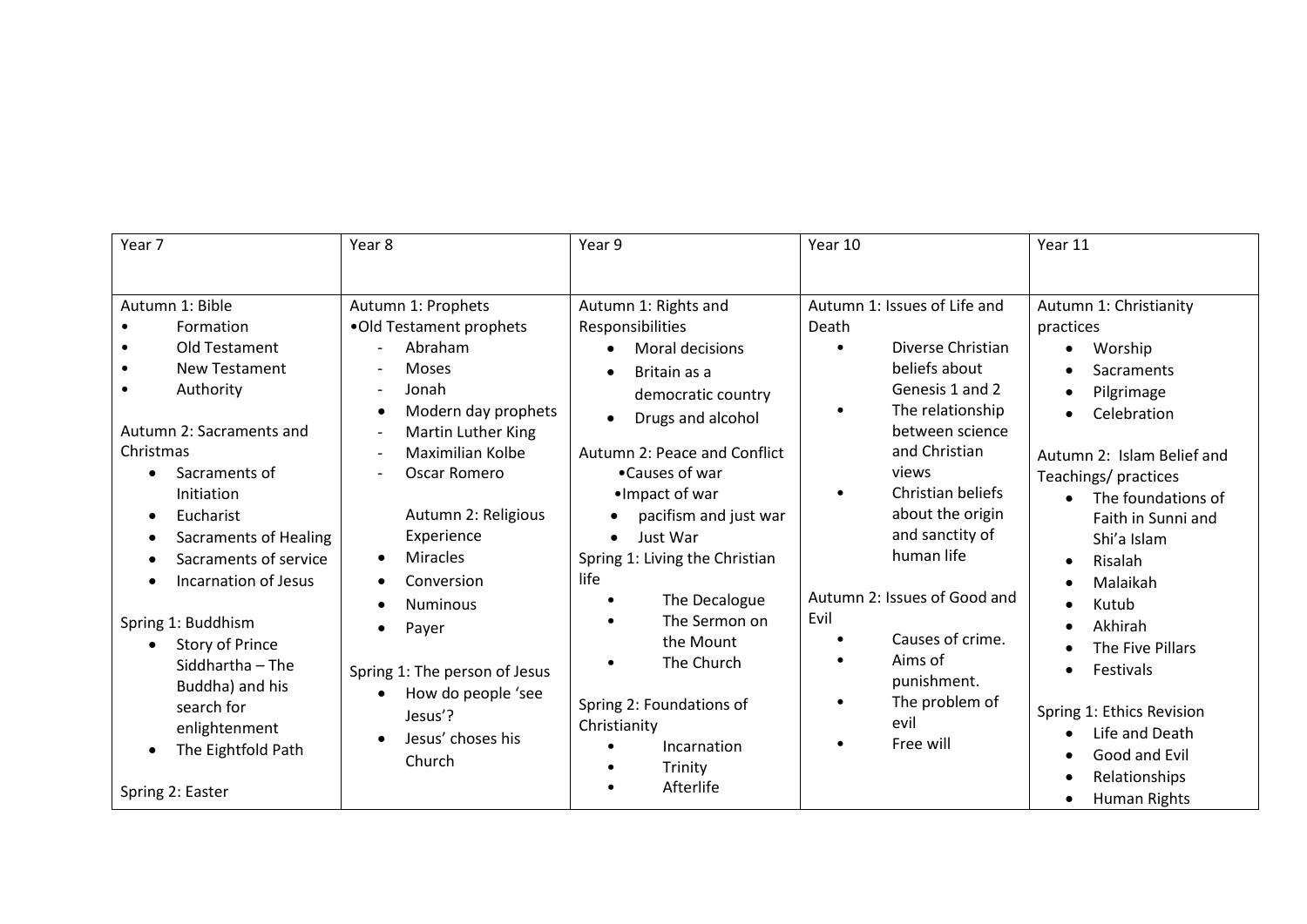| <b>Temptations of Jesus</b><br>$\bullet$ | Main teachings of<br>$\bullet$ |                                 | Spring 1: Issues of             | Spring 2: Revision of all papers |
|------------------------------------------|--------------------------------|---------------------------------|---------------------------------|----------------------------------|
| The events of Holy<br>$\bullet$          | Jesus                          | Summer 1: Ten Ten RSHE          | Relationships                   |                                  |
| week                                     | Miracles of Jesus<br>$\bullet$ | Relationships                   | • The nature and                |                                  |
| Summer 1: Creation and                   |                                | <b>Family Life</b><br>$\bullet$ | purpose of marriage             |                                  |
| Stewardship                              |                                | Contraception                   | and varying Christian           |                                  |
| The Old Testament                        | Spring 2: Easter people        | Marriage/ divorce               | attitudes towards               |                                  |
| teachings on creation:                   | The Last Supper                | Summer 2: Islam Beliefs and     | separation                      |                                  |
| concept of Christian                     | The Eucharist                  | <b>Teachings</b>                | Purpose of Sex                  |                                  |
| Stewardship:                             | Resurrection<br>$\bullet$      | Nature of Allah<br>$\bullet$    | Diverse attitudes               |                                  |
| The common Home                          | Summer 1: Judaism              | The Five Pillars<br>٠           | towards same sex                |                                  |
| (Laudato Si)                             | Origin of Judaism<br>$\bullet$ | <b>Holy Books</b><br>$\bullet$  | relationships                   |                                  |
| Summer 2: Sikhism                        | Worship<br>$\bullet$           | Festivals<br>$\bullet$          | Attitudes towards               |                                  |
|                                          | Prophets<br>$\bullet$          |                                 | gender                          |                                  |
|                                          | Summer 2: Islam foundations    |                                 | Spring 2: Ethics recap of       |                                  |
|                                          | of the faith                   |                                 | sensitive topics                |                                  |
|                                          | Origin<br>$\bullet$            |                                 | Abortion                        |                                  |
|                                          | Prophets                       |                                 | Euthanasia                      |                                  |
|                                          | worship                        |                                 | Funerals                        |                                  |
|                                          | Angels                         |                                 | Summer 1: Issues of Human       |                                  |
|                                          | Afterlife                      |                                 | Rights                          |                                  |
|                                          |                                |                                 | Equality in modern<br>$\bullet$ |                                  |
|                                          |                                |                                 | Christianity; agape;            |                                  |
|                                          |                                |                                 | conflict between                |                                  |
|                                          |                                |                                 | personal conviction             |                                  |
|                                          |                                |                                 | and the laws of a               |                                  |
|                                          |                                |                                 | country                         |                                  |
|                                          |                                |                                 | Censorship, freedom             |                                  |
|                                          |                                |                                 | of religious expression         |                                  |
|                                          |                                |                                 | and religious                   |                                  |
|                                          |                                |                                 | extremism                       |                                  |
|                                          |                                |                                 | Christian attitudes to          |                                  |
|                                          |                                |                                 | prejudice and                   |                                  |
|                                          |                                |                                 | discrimination                  |                                  |